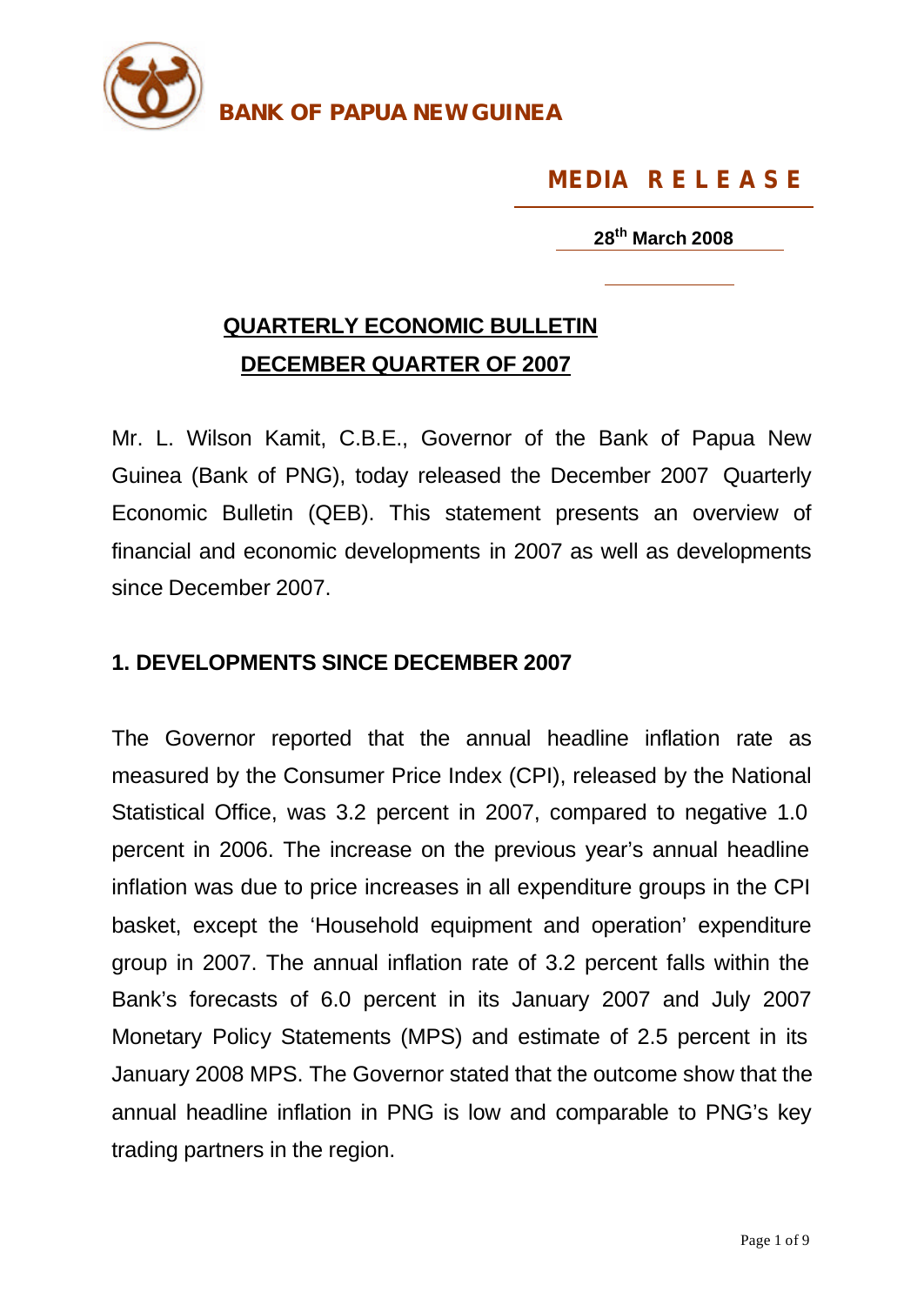Since the end of 2007, crisis in the credit markets in the United States (US) continue to be a major concern, triggering fears of a recession in the US and slowdown in the growth of the world economy. As a result, Central Banks in the major industrialised economies have continued to ease monetary policy in order to counter the adverse effects and stimulate their economies. This is despite increases in inflation in these economies, which have mainly been the result of higher prices for energy and food. Another major concern is the continued increase in international oil prices that reached a record high level of US\$111 per barrel in March 2008, and its impact on energy prices and global inflation.

The kina has appreciated against the US dollar from US\$0.3525 at the end of 2007 to US\$0.3565 as at  $20<sup>th</sup>$  March 2008. The appreciation of the kina against the US dollar reflects the continued weakness of the US dollar against all major currencies, combined with the Bank's intervention to support the foreign exchange market with the supply of foreign currency. Aggressive interest rate cuts from the Federal Reserve led to the further weakening of the US dollar. The kina depreciated against the Australian dollar from A\$0.3999 at the beginning of 2008 to A\$0.3902 on the  $20<sup>th</sup>$  March 2008. The depreciation of the kina against the Australian dollar stems from the weakening of the US dollar against the major currencies.

The commercial bank's Indicator Lending Rate (ILR) spread remained unchanged from the end of 2007. As of the  $14<sup>th</sup>$  March 2008 the ILR spread was 8.95 percent to 9.45 percent. Domestic interest rates have remained low and stable up to March, consistent with the high levels of liquidity in the banking system. Lending to the private sector continued to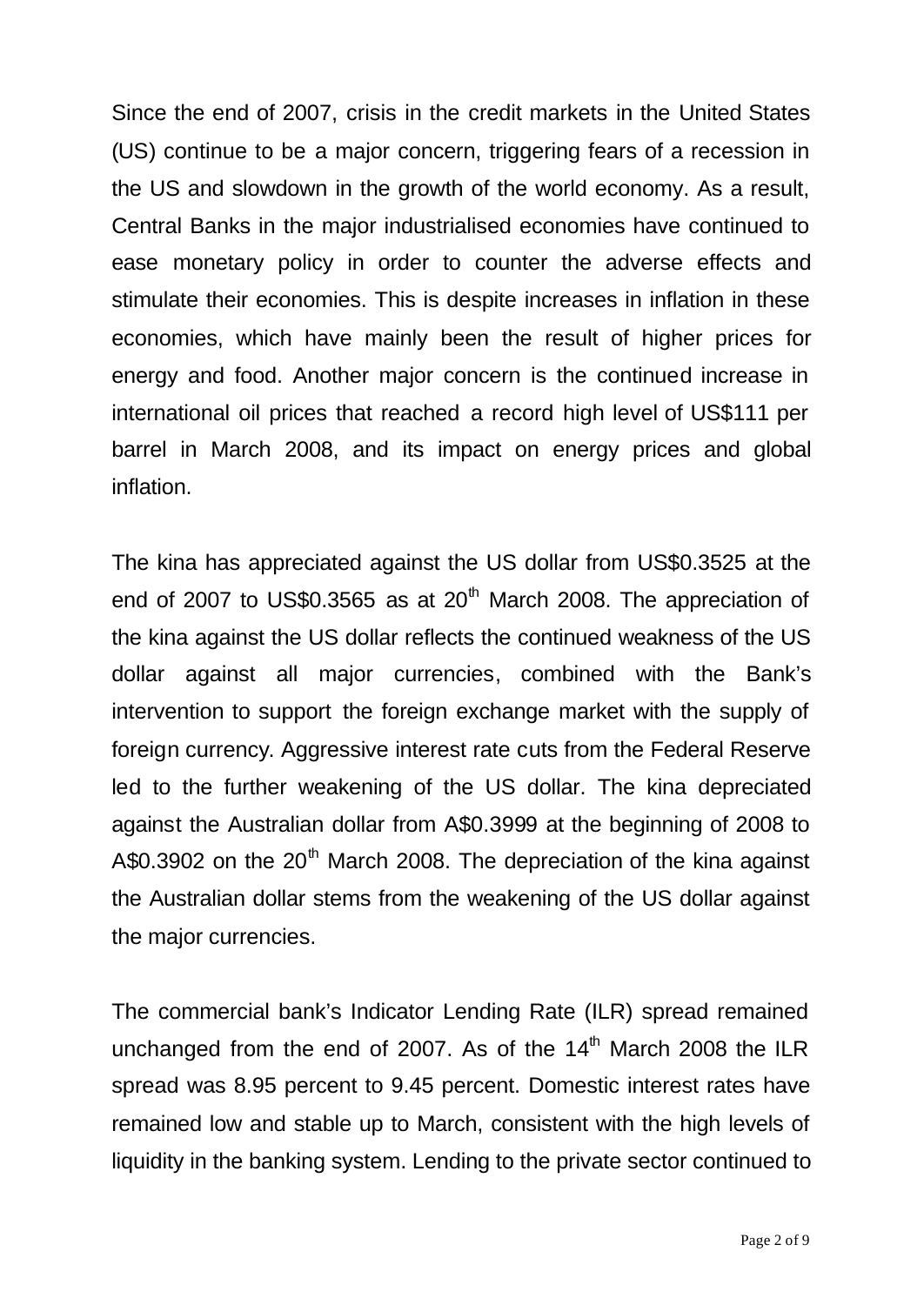increase due to the low interest rate environment and the increase in economic activity.

The level of foreign exchange reserves decreased from K5,919.4 (US\$2,106.1) million at the end of December 2007 to K5,723.1 (US\$2,068.9) million as of the  $20<sup>th</sup>$  March 2008. The decrease in the level of foreign exchange reserves was due to intervention by the Central Bank to support the foreign exchange market with the supply of foreign currency.

The Governor stated that the Papua New Guinea economy is experiencing strong economic growth. This is largely a result of the high international prices of Papua New Guinea's mineral and agricultural exports, prudent management of fiscal and monetary polices and business confidence in the economy. In light of the prospects for further high economic growth and the continued increase in fuel price, there are potential risks to price stability. The risks can come from: cost-side factors, which include a lagged effect of fuel price increases, recent increases in wages for the civil servants and tariffs on public utilities and the depreciation of the kina against the Australian dollar; demand side factors, which include the possibility of high private and public consumption and capital formation resulting from the high real GDP growth; and other factors such as declines in international commodity prices, increase in unplanned recurrent expenditure by the Government and a fast drawdown of trust account funds.

The Governor re-iterated the Bank's stance in the January MPS that it will closely monitor these developments and their potential effects on the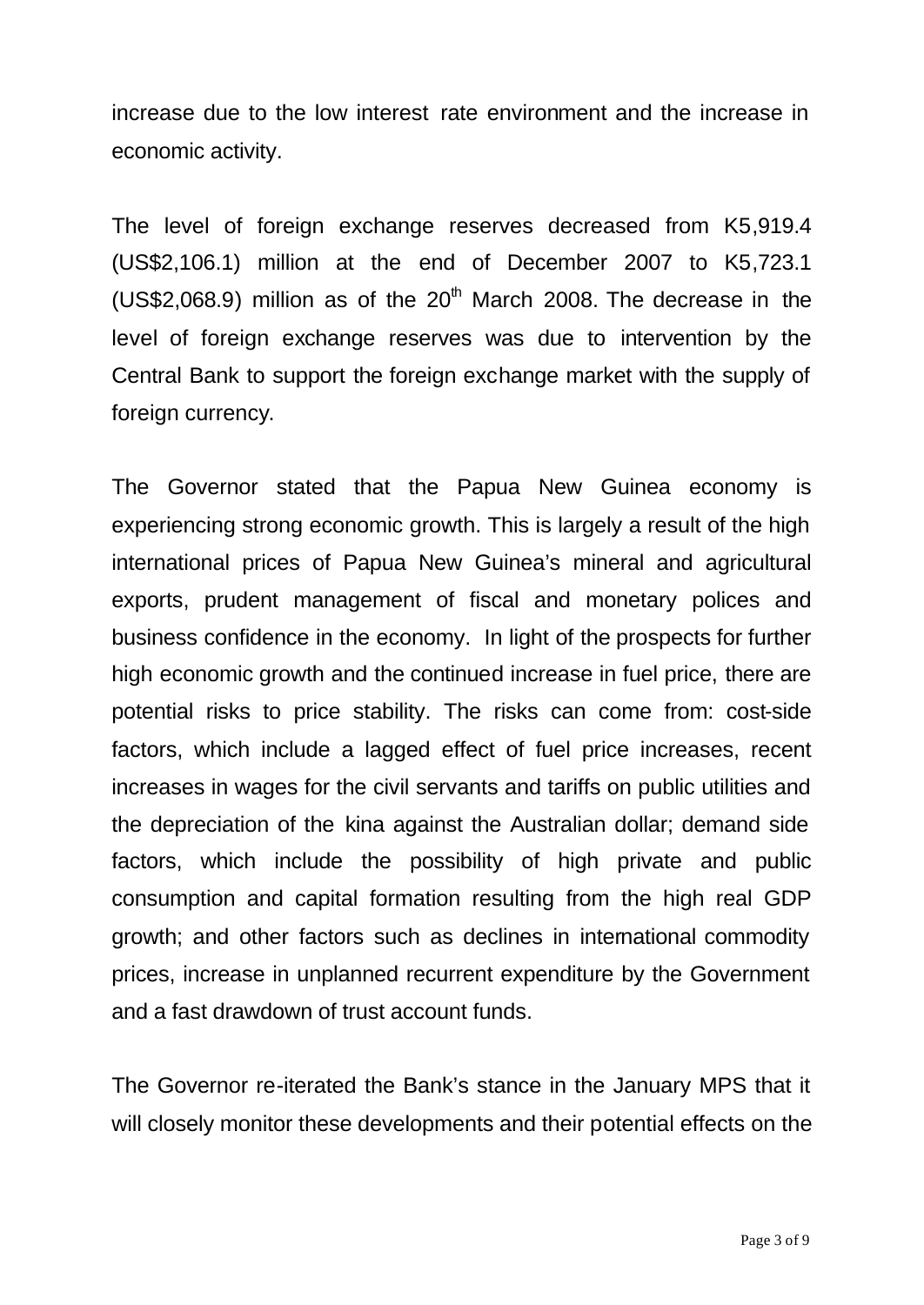maintenance of price stability and, if necessary, make adjustments to the stance of Monetary Policy in 2008.

## **2. OVERVIEW OF THE DEVELOPMENTS IN 2007**

Economic indicators available to the Bank of Papua New Guinea (Bank of PNG) showed that 2007 was another year of strong economic growth. In support of this growth were: increased annual business sales and employment growth in most sectors, mainly driven by higher international prices of export commodities; increased commercial bank lending to and investments by the private sector; and an increase in government spending that provided the stimulus for increased activity. The increase in lending to the private sector was due to the low interest rate environment. Also, the stability in the exchange rate and low inflation instilled continued business confidence that was conducive for growth. The balance of payments continued to be in surplus as well as the Government's fiscal position, which was mainly due to large mineral foreign exchange inflows. With these developments in 2007, the Bank is mindful of the liquidity impact of a large increase in Government spending, continued increase in lending to the private sector and the lag effects of fuel price increases in December 2007. The Bank of PNG will closely monitor these developments and assess their impacts on liquidity, the exchange rate and inflation to ensure that price stability is not threatened.

Data obtained from the Bank of PNG's Business Liaison Survey (BLS) showed that total nominal value of sales in the formal private sector, excluding the mineral sector, increased by 8.9 percent in the September quarter of 2007, compared to the June quarter. By sector, the increase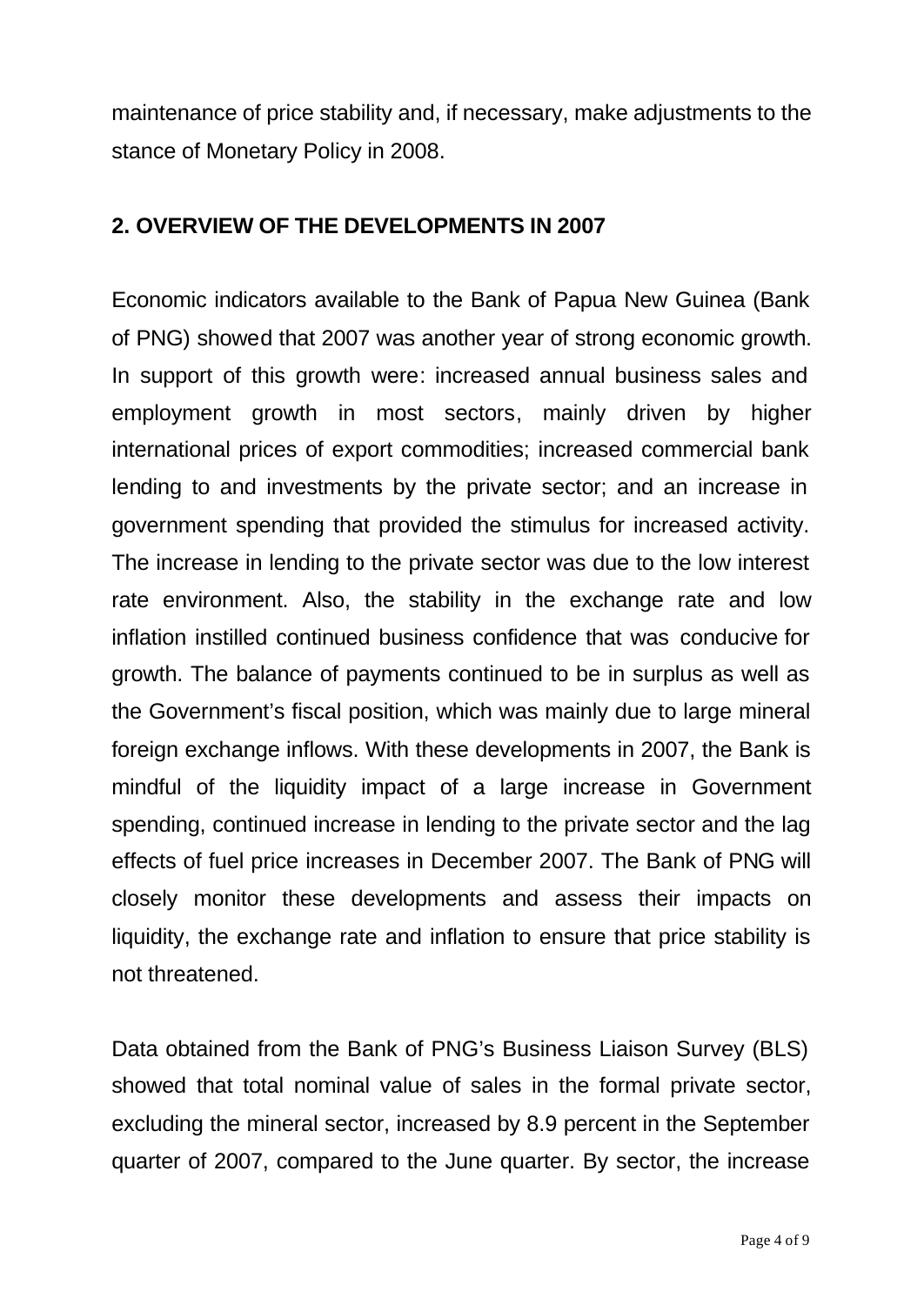was in the transportation, retail, wholesale, manufacturing and financial/business and other services sector, while sales in the agriculture/forestry/fisheries, building and construction and mineral sectors declined. By region, all surveyed regions recorded increases, except the Southern and Morobe regions. Over the twelve months to September 2007, the total nominal value of sales in the formal private sector, excluding the mineral sector, increased by 41.2 percent.

The Bank's Employment Index indicated that over the year to December 2007, the level of employment in the formal private sector, excluding the mineral sector, increased by 9.6 percent. In the December quarter of 2007, the level of employment increased by 2.1 percent, compared to a decline of 0.5 percent in the September quarter. The increase in employment was in the transportation, agriculture/forestry/fisheries, retail, wholesale, manufacturing, financial/business and other services sectors, while the building and construction sector declined. By region, all surveyed regions recorded growth in employment, except the Highlands region.

Quarterly headline inflation, as measured by the Consumer Price Index (CPI), was 2.9 percent in the December quarter of 2007, compared to 0.6 percent in the September quarter. This outcome was due to higher betelnut prices, increase in fuel prices and higher inflation outcomes for PNG's major trading partners. Trimmed mean inflation was 2.3 percent in the December quarter of 2007, compared to 1.1 percent in the September quarter. Exclusion-based inflation was 2.1 percent in the December quarter of 2007, compared to 1.2 percent in the September quarter. Annual headline inflation was 3.2 percent in the December quarter of 2007, compared to negative 1.6 percent in the September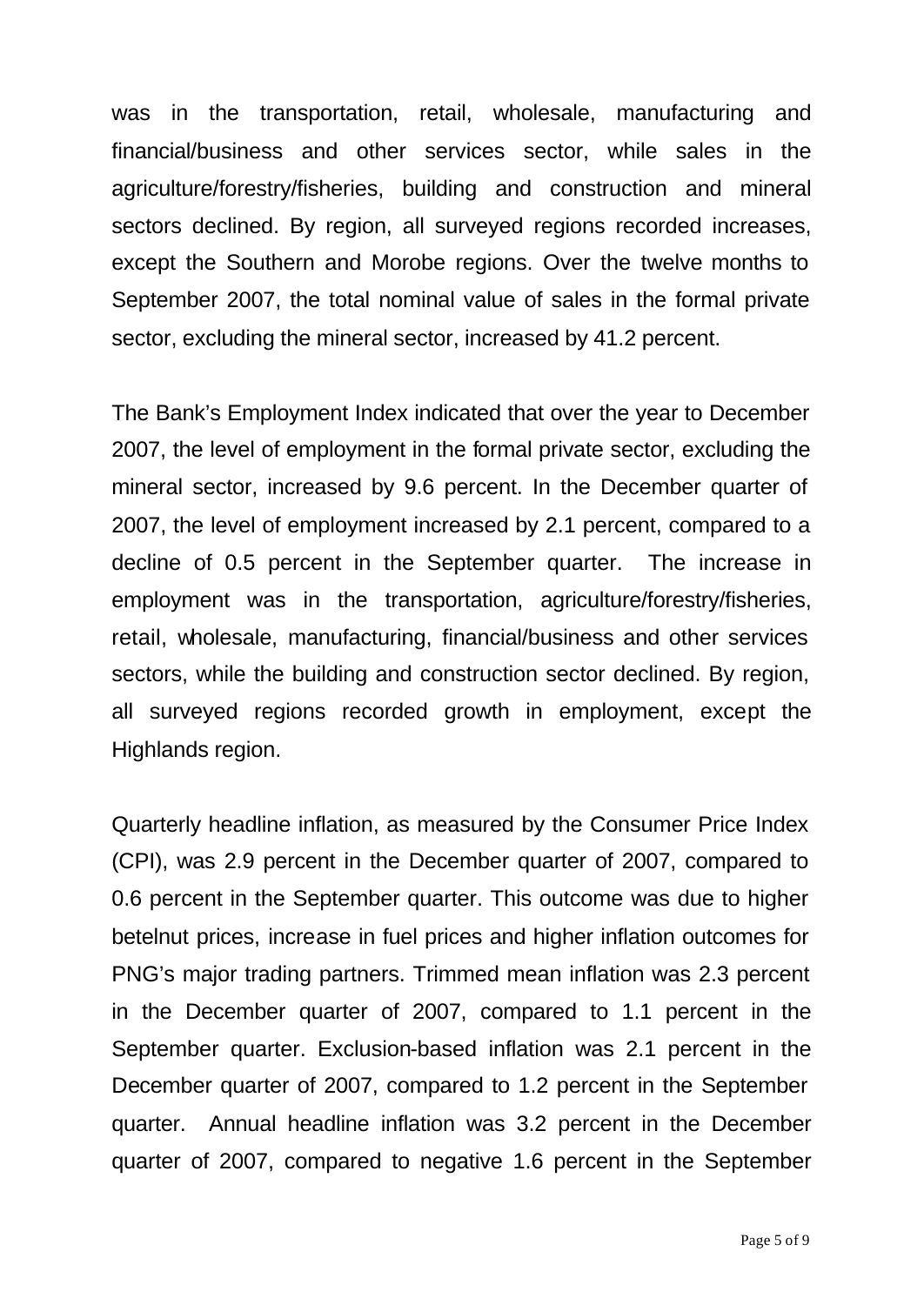quarter. This outcome was due to higher prices in all expenditure groups, except the 'Household equipment and operations' group.

Over 2007, the kina appreciated against the US dollar and depreciated against the Australian dollar. The kina ended the year against the US dollar at 35.25 cents, from 33.00 cents at the end of 2006. Against the Australian dollar, the kina was worth 39.99 Australian cents at the end of 2007, compared to 41.71 cents at the end of 2006. During 2007, the daily average kina exchange rate appreciated by 1.0 percent against the US dollar to 33.75 cents and 4.3 percent against the Japanese yen to 39.71 yen. The daily average kina exchange rate depreciated by 7.7 percent against the Australian dollar to 40.3 cents, by 5.4 percent against the pound sterling to 16.86 pence and by 5.7 percent against the euro to 24.65 cents. These movements resulted in the daily average Trade Weighted Index (TWI) depreciating by 4.1 percent over the year.

Higher international prices for most of Papua New Guinea's exports more than offset the appreciation of the kina against the US dollar, resulted in a 11.0 percent increase in the weighted average kina price of exports in 2007, compared to 2006. There was a 8.7 percent increase in the weighted average price of mineral exports, with higher kina prices of gold, copper and crude oil. For agricultural, logs and marine product exports, the weighted average kina price increased by 24.4 percent. This was accounted for by higher kina prices of coffee, cocoa, copra, copra oil, palm oil, rubber and log exports.

The overall surplus in the balance of payments was K1,592 million in 2007, compared to a surplus of K1,958 million in 2006. This outcome was mainly due to a lower surplus in the current account.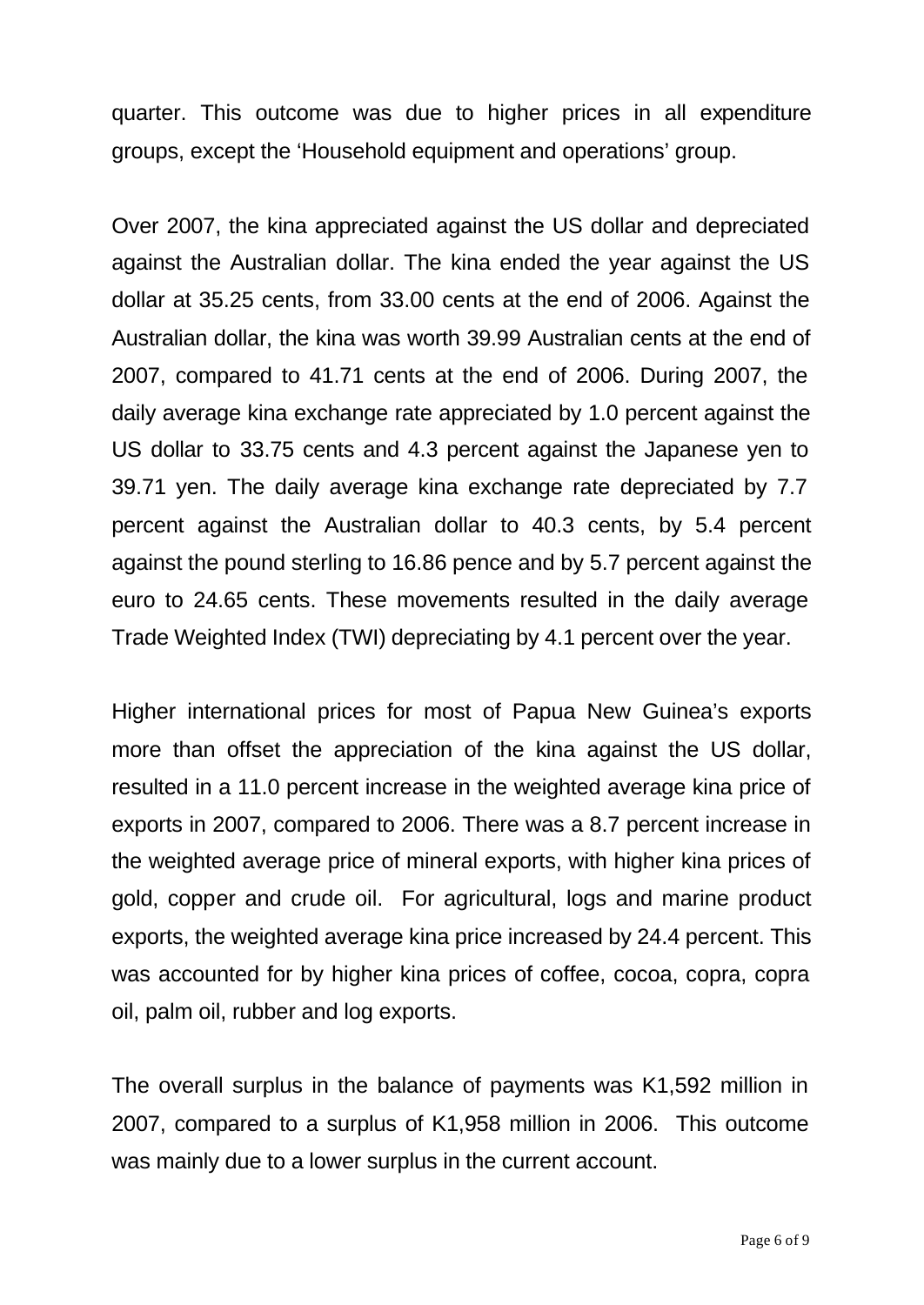The current account recorded a lower surplus of K555 million in 2007, compared to a surplus of K1,255 million in 2006. This outcome was the result of a lower trade surplus and higher net service payments.

The capital account recorded a net inflow of K113 million in 2007, compared to a surplus of K135 million in 2006, reflecting lower transfers by donor agencies through direct project financing.

The financial account recorded a higher net inflow of K924 million in 2007, compared to a net inflow of K584 million in 2006. This outcome was due to higher net inflows of foreign direct investments. These more than offset net outflows from investments in financial derivative instruments and other investments.

The level of gross foreign exchange reserves at the end of December 2007 was K5,919.4 (US\$2,106.1) million, sufficient for 9.3 months of total and 13.4 months of non-mineral import covers.

The Bank of Papua New Guinea maintained a neutral monetary policy stance based on low quarterly inflation outcomes in 2007. This was consistent with the Bank's expectations, as stated in the January and July 2007 Monetary Policy Statements (MPS) with the Kina Facility Rate (KFR) maintained at 6.00 percent throughout 2007.

The Bank continued to utilise Open Market Operation (OMO) instruments in the conduct of monetary policy over the year to December 2007. Between June and November 2007, there were no Treasury bill auctions as the Government retired its maturing bills. The liquidity impact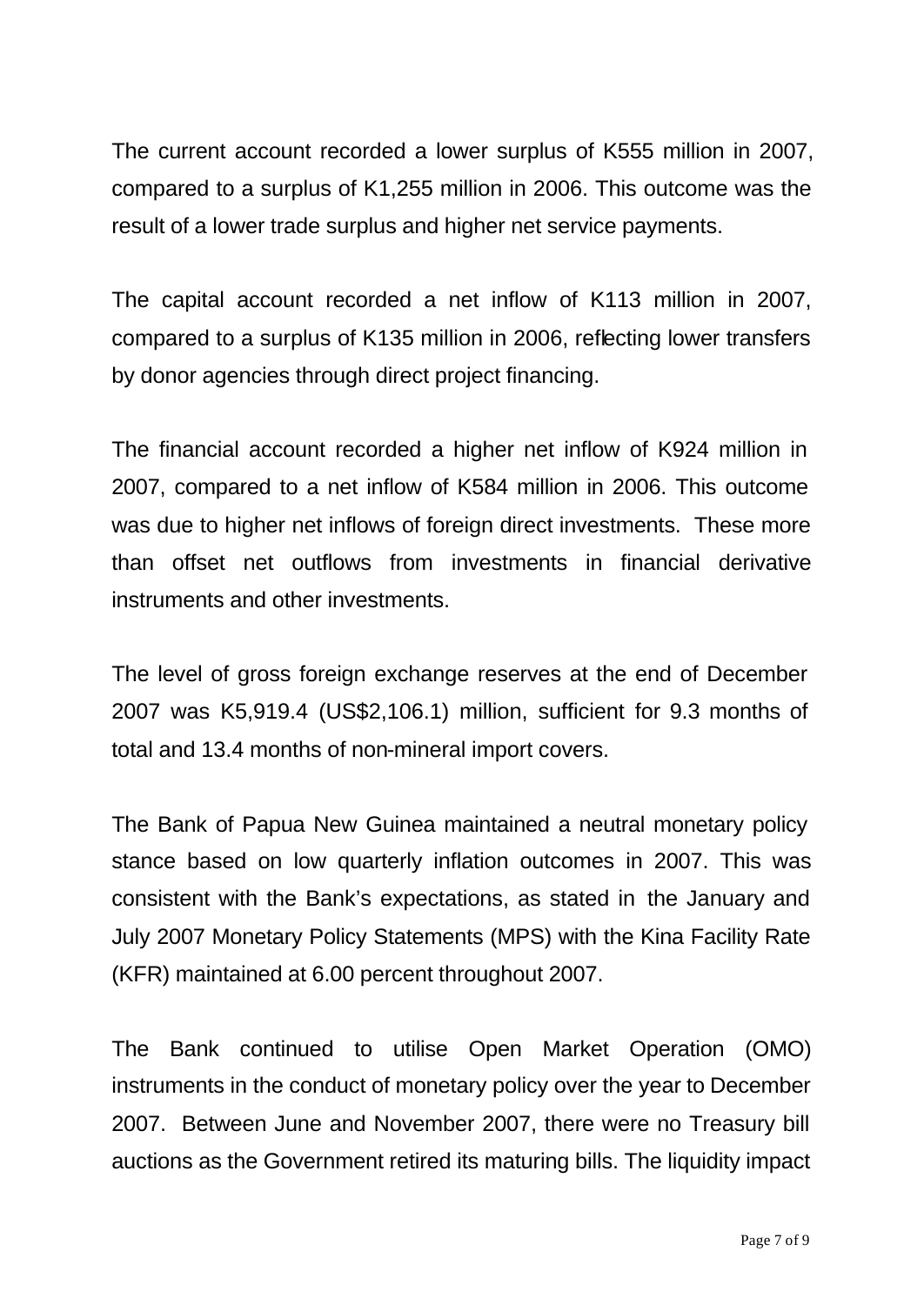of the maturities was sterilised through the additional issuance of Central Bank Bills (CBBs) and use of Reverse Repos.

The average level of broad money supply (M3\*) increased by 32.0 percent in 2007, compared to an increase of 35.4 percent in 2006. This outcome was due to increases of 57.7 percent in average net foreign assets of the depository corporations and 35.8 percent in average net private sector credit, which more than offset a decline of 52.0 percent in average net claims on the Central Government. Net domestic claims outstanding, excluding advances to the Central Government and outstanding loans under the Government's Agricultural export commodity price support schemes increased by 33.5 percent in 2007, compared to an increase of 26.7 percent in 2006. The average level of the monetary base (reserve money) grew by 19.0 percent in 2007, compared to an increase of 10.5 percent in 2006. This was due to increases in deposits from Other Deposit Corporations (ODCs) at the Central Bank and currency in circulation.

In 2007, total domestic credit extended by depository corporations to the private sector, public non-financial corporations, Provincial and Local Governments, and other financial corporations, increased by K1,007.3 million to K4,043.8 million, compared to an increase of K795.3 million in 2006, mainly due to the growth in private sector credit of K1,006.7 million.

Preliminary estimates of the fiscal operations of the National Government for 2007 showed an overall surplus of K575.5 million, compared to a surplus of K535.8 million in 2006. This represents 3.1 percent of the revised nominal GDP and was mainly due to higher than